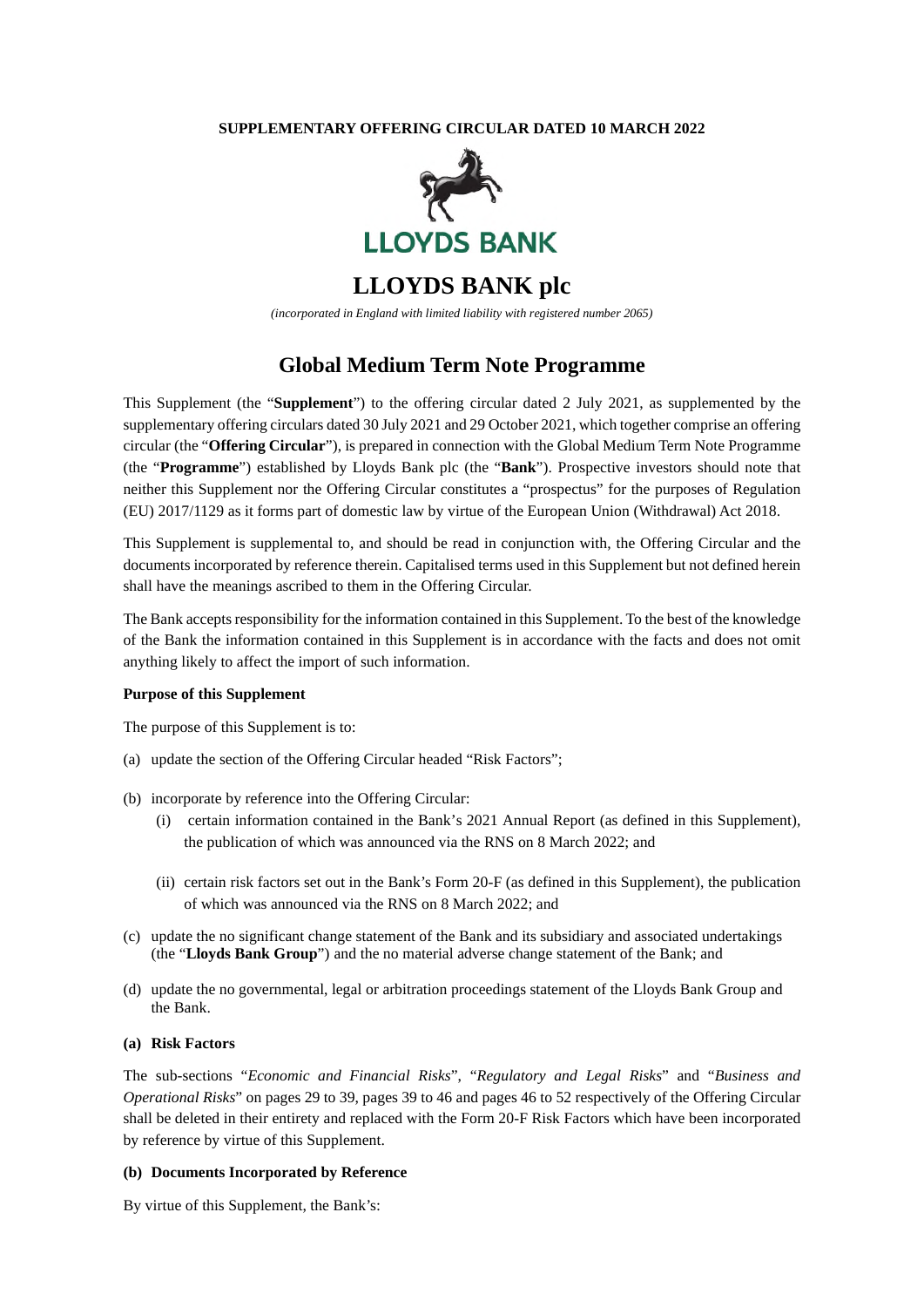- (i) audited consolidated financial statements of the Bank for the financial year ended 31 December 2021, together with the audit report thereon, as set out on pages 79 to 208 and pages 69 to 78, respectively of the Bank's Annual Report and Accounts 2021 (RNS Number 0114E) (the "**2021 Annual Report**"), which has previously been filed with the Financial Conduct Authority; and
- (ii) the sub-sections entitled "*Economic and Financial Risks*", "*Regulatory and Legal Risks*" and "*Business and Operational Risks*" on pages 108 to 113, pages 113 to 116 and pages 117 to 119 respectively, (together, the "**Form 20-F Risk Factors**") of the Bank's 2021 Annual Report on Form 20-F (the "**Form 20-F**") which was filed with the U.S. Securities and Exchange Commission and the publication of which was announced via the RNS on 8 March 2022 (RNS Number 0164E) and is available at https://www.lloydsbankinggroup.com/assets/pdfs/investors/financial-performance/lloyds-bankplc/2021/full-year/2021-lb-form-20f.pdf,

shall be deemed to be incorporated in, and form part of, the Offering Circular and supplement the section entitled "*Documents Incorporated by Reference*" on page 21 of the Offering Circular.

Any documents themselves incorporated by reference in the 2021 Annual Report or the Form 20-F shall not form part of the Offering Circular, unless specified otherwise here.

### **(c) No significant change of the Lloyds Bank Group and no material adverse change of the Bank**

*The no significant change of the Lloyds Bank Group statement and no material adverse change of the Bank statement at paragraph 3 on page 672 of the Offering Circular is updated as set out below:*

There has been no significant change in the financial position or financial performance of the Lloyds Bank Group since 31 December 2021, the date to which the Lloyds Bank Group's last published audited financial information (as set out in the 2021 Annual Report) was prepared.

Save as disclosed in the sub-section entitled "*Risk Factors - Economic and Financial Risks – Lloyds Bank Group's business is subject to risks relating to the COVID-19 pandemic*" on pages 31 to 32 of this Offering Circular, there has been no material adverse change in the prospects of the Bank since 31 December 2021, the date to which the Bank's last published audited financial information (as set out in the 2021 Annual Report) was prepared.

## **(d) The no governmental, legal or arbitration proceedings statement of the Lloyds Bank Group and the Bank**

*The no governmental, legal or arbitration proceedings statement of the Lloyds Bank Group and the Bank at paragraph 4 on page 672 of the Offering Circular shall be deleted in its entirety and replaced with the following:* 

Save as disclosed in: (i) Note 29 to the audited consolidated financial statements of the Bank for the financial year ended 31 December 2021 as set out in the 2021 Annual Report ("*Other provisions – Regulatory and legal provisions-HBOS Reading-review*") in respect of the additional charge of £600 million recognised during the three months ended 31 December 2021 with respect to the review of HBOS Reading; and (ii) the sub-sections entitled "*Payment Protection Insurance*", "*Other provisions for legal actions and regulatory matters*", "*Interchange fees*", "*LIBOR and other trading rates*", "*Tax authorities*" and "*Contingent liabilities in respect of other legal actions and regulatory matters*" of the section "*Lloyds Bank Group – Legal Actions and Regulatory Matters*" on pages 644 to 647 of this Offering Circular, there are no governmental, legal or arbitration proceedings (including any such proceedings pending or threatened of which the Bank is aware) during the 12 months preceding the date of this Offering Circular, which may have or have had in the recent past, significant effects on the financial position or profitability of the Bank or the Lloyds Bank Group.

Copies of this Supplement and all documents incorporated by reference in this Supplement can be viewed on the website of the Bank at www.lloydsbankinggroup.com.